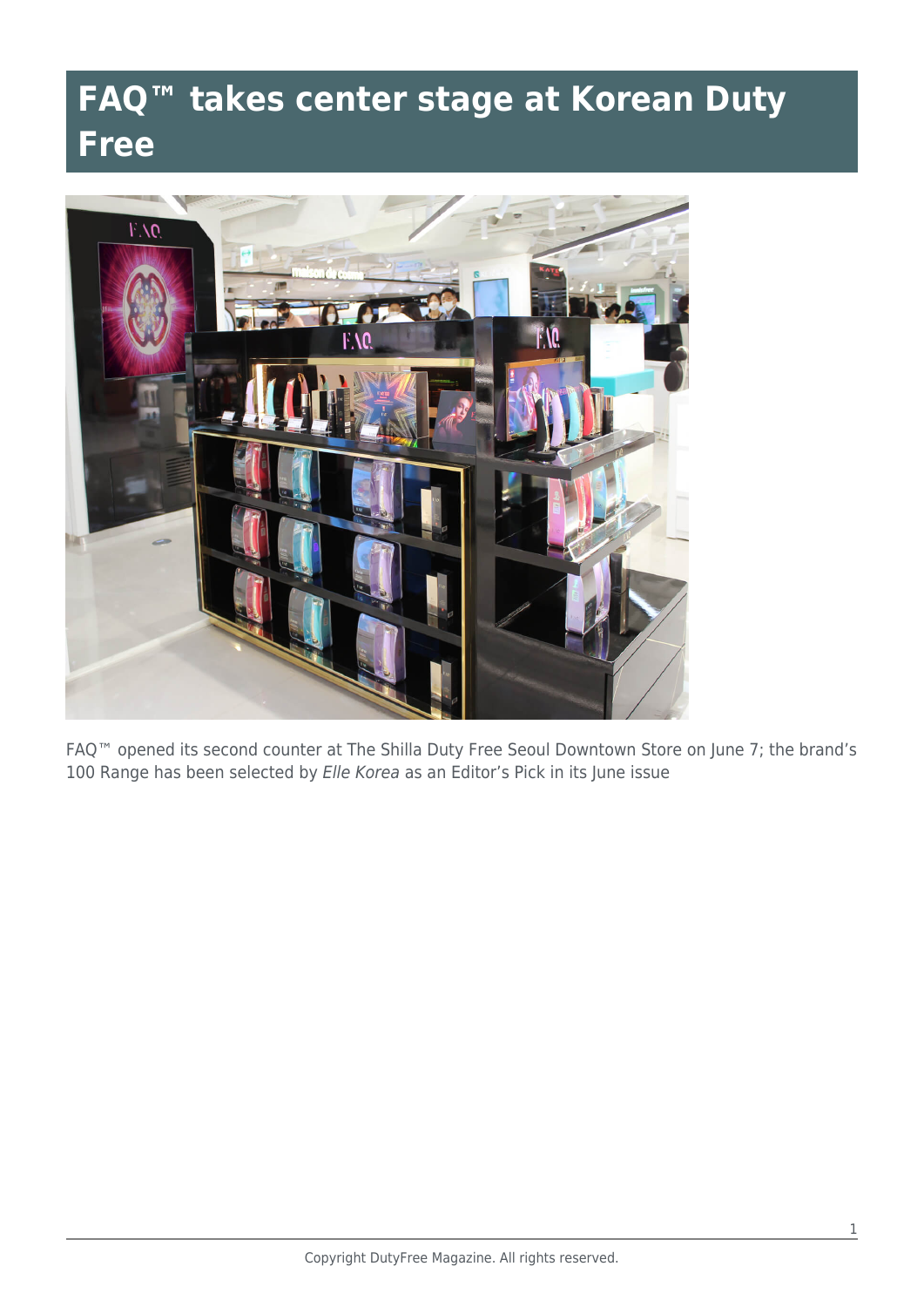

FAQ™ has been taking the world by storm, since its inception in December 2020. Slated to be the key to turning back the clock on the anti-aging process, the brand has generated buzz and cemented itself in the luxury beauty sphere with aggressive marketing and in-store counters.

Building on this, FAQ<sup>™</sup> opened its second counter at [The Shilla Duty Free Seoul Downtown Store](https://www.shilladfs.com/comm/kr/en/storeMain?org_cd=01) on June 7. Following the launch of its first counter in the world at Hyundai Department Duty Free Store Dongdaemun in December 2020, the new store marks the second FAQ™ store in Seoul, a remarkable achievement for such a young brand.

FAQ™ has monitored the beauty market and beauty trends since the easing of travel restrictions, as the world enters an endemic stage and determines that now is the right time to increase on-ground presence. As many businesses and people begin to resume a normal day-to-day, the Korean duty free market has reported a steady increase of sales and traffic numbers, since the beginning of 2022.

The successful opening is coupled with other significant news – the brand's FAQ™ 100 Range has been selected by Elle Korea as an Editor's Pick in its June issue. Highly sought after by both domestic and international brands, this particular Editor's Pick emblem serves as a landmark recommendation for the best beauty item of the month, verified by professional beauty editors.

With three devices available under the FAQ<sup>™</sup> 100 Range, FAQ™ introduces a new type of technology to the market, staking its claim as the world's most powerful fusion of professional and home beauty. Featuring a wide range of innovative facial rejuvenation technologies such as EMS-Pro, Power-RF, LED-Pulse and T-Sonic**™** pulsations, the range devices deliver concentrated power for magnificent results.

"We are ecstatic to have locked in yet another on-ground presence for FAQ**™** in Korea, and increase